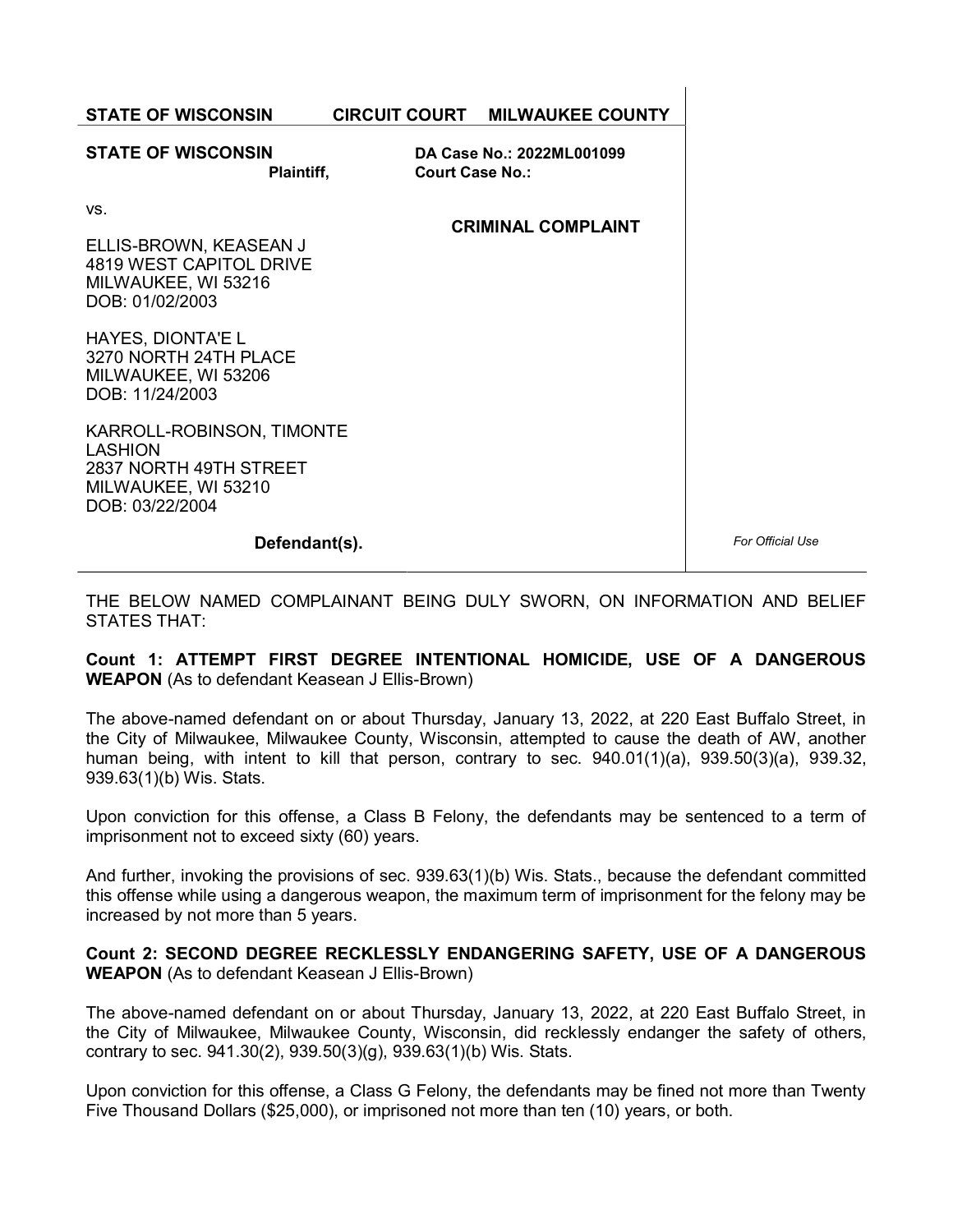And further, invoking the provisions of sec. 939.63(1)(b) Wis. Stats., because the defendant committed this offense while using a dangerous weapon, the maximum term of imprisonment for the felony may be increased by not more than 5 years.

#### Count 3: ATTEMPT OPERATING A MOTOR VEHICLE WITHOUT OWNER'S CONSENT - PTAC, AS A PARTY TO A CRIME (As to defendant Keasean J Ellis-Brown)

The above-named defendant on or about Thursday, January 13, 2022, at 220 East Buffalo Street, in the City of Milwaukee, Milwaukee County, Wisconsin, as a party to a crime, attempted to intentionally take and drive a vehicle, a Ford Fusion, without the consent of the owner, CEH, contrary to sec. 943.23(2), 939.50(3)(h), 939.32, 939.05 Wis. Stats.

Upon conviction for this offense, an attempt to commit a Class H Felony, the defendants may be fined not more than Five Thousand Dollars (\$5,000), or imprisoned not more than three (3) years, or both.

### Count 4: DRIVE OR OPERATE A VEHICLE WITHOUT OWNER'S CONSENT - PTAC, AS A PARTY TO A CRIME (As to defendant Keasean J Ellis-Brown)

The above-named defendant on or about Thursday, January 13, 2022, at 220 East Buffalo Street, in the City of Milwaukee, Milwaukee County, Wisconsin, as a party to a crime, did intentionally drive or operate a vehicle, a Volkswagen CC Sport, without the consent of the owner, KAVC, contrary to sec. 943.23(3), 939.50(3)(i), 939.05 Wis. Stats.

Upon conviction for this offense, a Class I Felony, the defendants may be fined not more than Ten Thousand Dollars (\$10,000), or imprisoned not more than three (3) years and six (6) months, or both.

# Count 5: CARRYING A CONCEALED WEAPON (As to defendant Keasean J Ellis-Brown)

The above-named defendant on or about Thursday, January 13, 2022, at 220 East Buffalo Street, in the City of Milwaukee, Milwaukee County, Wisconsin, not being a peace officer or other person defined in s. 941.23(2), did go armed with a concealed and dangerous weapon, a semi-automatic handgun, contrary to sec. 941.23(2), 939.51(3)(a) Wis. Stats.

Upon conviction for this offense, a Class A Misdemeanor, the defendants may be fined not more than Ten Thousand Dollars (\$10,000), or imprisoned not more than nine (9) months, or both.

# Count 6: BAIL JUMPING (FELONY) (As to defendant Keasean J Ellis-Brown)

The above-named defendant on or about Thursday, January 13, 2022, at 220 East Buffalo Street, in the City of Milwaukee, Milwaukee County, Wisconsin, having been charged with a felony and released from custody under Chapter 969 of the Wisconsin Statutes, did intentionally fail to comply with the terms of his bond, contrary to sec. 946.49(1)(b), 939.50(3)(h) Wis. Stats.

Upon conviction for this offense, a Class H Felony, the defendants may be fined not more than Ten Thousand Dollars (\$10,000), or imprisoned not more than six (6) years, or both.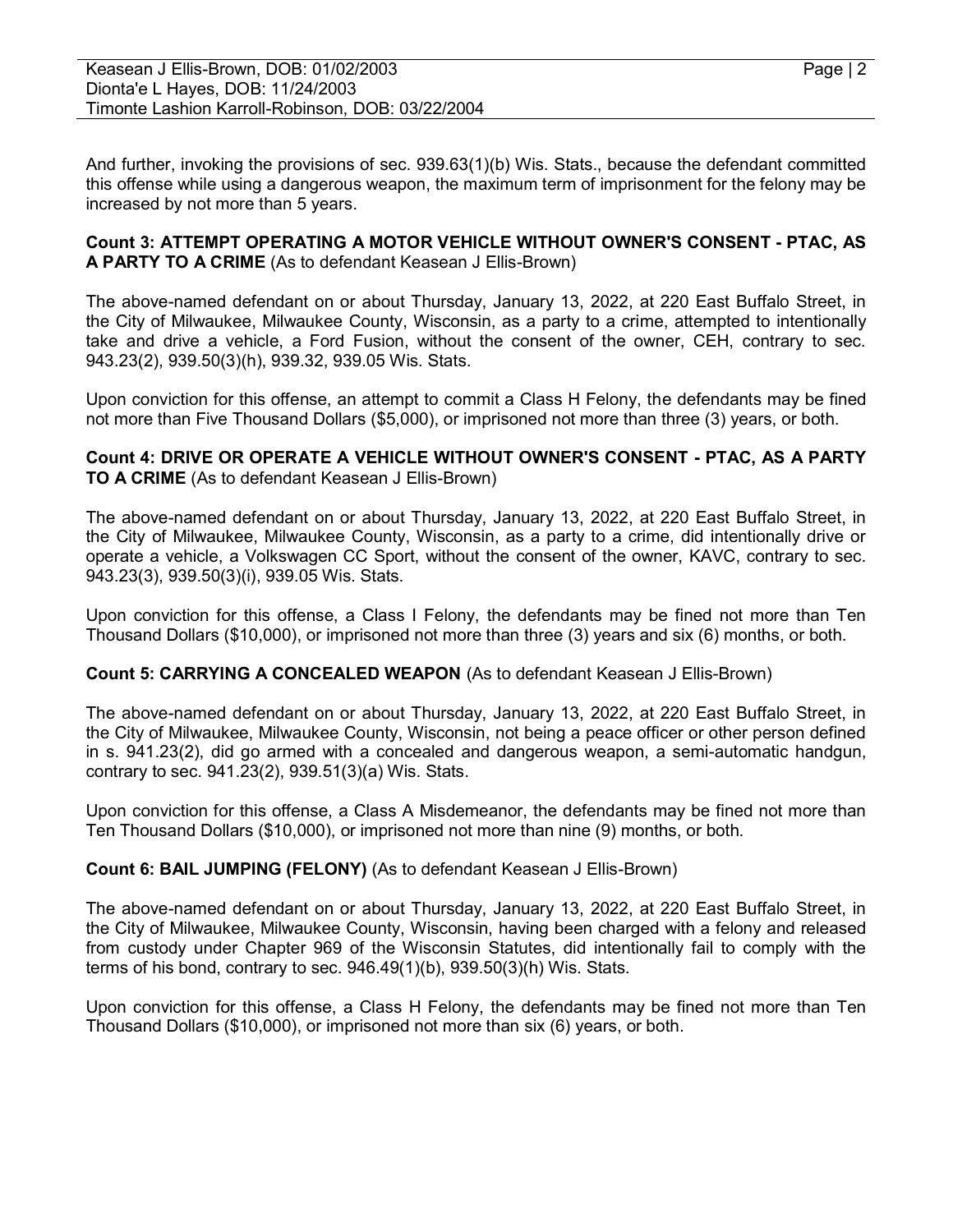#### Count 7: DRIVE OR OPERATE A VEHICLE WITHOUT OWNER'S CONSENT - PTAC, AS A PARTY TO A CRIME (As to defendant Timonte Lashion Karroll-Robinson)

The above-named defendant on or about Thursday, January 13, 2022, at 2700 West State Street, in the City of Milwaukee, Milwaukee County, Wisconsin, as a party to a crime, did intentionally drive or operate a vehicle, a Volkswagen CC Sport, without the consent of the owner, KAVC, contrary to sec. 943.23(3), 939.50(3)(i), 939.05 Wis. Stats.

Upon conviction for this offense, a Class I Felony, the defendants may be fined not more than Ten Thousand Dollars (\$10,000), or imprisoned not more than three (3) years and six (6) months, or both.

#### Count 8: ATTEMPT OPERATING A MOTOR VEHICLE WITHOUT OWNER'S CONSENT - PTAC, AS A PARTY TO A CRIME (As to defendant Timonte Lashion Karroll-Robinson)

The above-named defendant on or about Thursday, January 13, 2022, at 220 East Buffalo Street, in the City of Milwaukee, Milwaukee County, Wisconsin, as a party to a crime, attempted to intentionally take and drive a vehicle, a Ford Fusion, without the consent of the owner, CEH, contrary to sec. 943.23(2), 939.50(3)(h), 939.32, 939.05 Wis. Stats.

Upon conviction for this offense, an attempt to commit a Class H Felony, the defendants may be fined not more than Five Thousand Dollars (\$5,000), or imprisoned not more than three (3) years, or both.

Count 9: HARBORING OR AIDING A FELON - PTAC, AS A PARTY TO A CRIME (As to defendant Timonte Lashion Karroll-Robinson)

The above-named defendant on or about Thursday, January 13, 2022, at 220 East Buffalo Street, in the City of Milwaukee, Milwaukee County, Wisconsin, as a party to a crime, with intent to prevent the apprehension of a felon, did aid that person, and the offense committed by the felon being aided is a Class B felony, contrary to sec.  $946.47(1)(a)$  and  $(2m)(a)$ ,  $939.50(3)(a)$ ,  $939.05$  Wis. Stats.

Upon conviction for this offense, a Class G Felony, the defendants may be fined not more than Twenty Five Thousand Dollars (\$25,000), or imprisoned not more than ten (10) years, or both.

#### Count 10: FLEE OR ELUDE AN OFFICER (As to defendant Timonte Lashion Karroll-Robinson)

The above-named defendant on or about Thursday, January 13, 2022, at from the 2700 block of W. State Street to the area of 3034 N. 30th Street, in the City of Milwaukee, Milwaukee County, Wisconsin, while operating a motor vehicle on a highway, after having received a visual or audible signal from a traffic officer, federal law enforcement officer, or marked or unmarked police vehicle that the operator knew or reasonably should have known was being operated by a law enforcement officer, did knowingly flee or attempt to elude a traffic officer by increasing the speed of the vehicle in an attempt to flee, contrary to sec. 346.04(3), 939.50(3)(i) Wis. Stats.

Upon conviction for this offense, a Class I Felony, the defendants may be fined not more than Ten Thousand Dollars (\$10,000), or imprisoned not more than three (3) years and six (6) months, or both.

And furthermore, invoking the provisions of Wisconsin Statute 343.31(3)(d)1, upon conviction the department shall revoke the defendant's operating privileges for 6 months.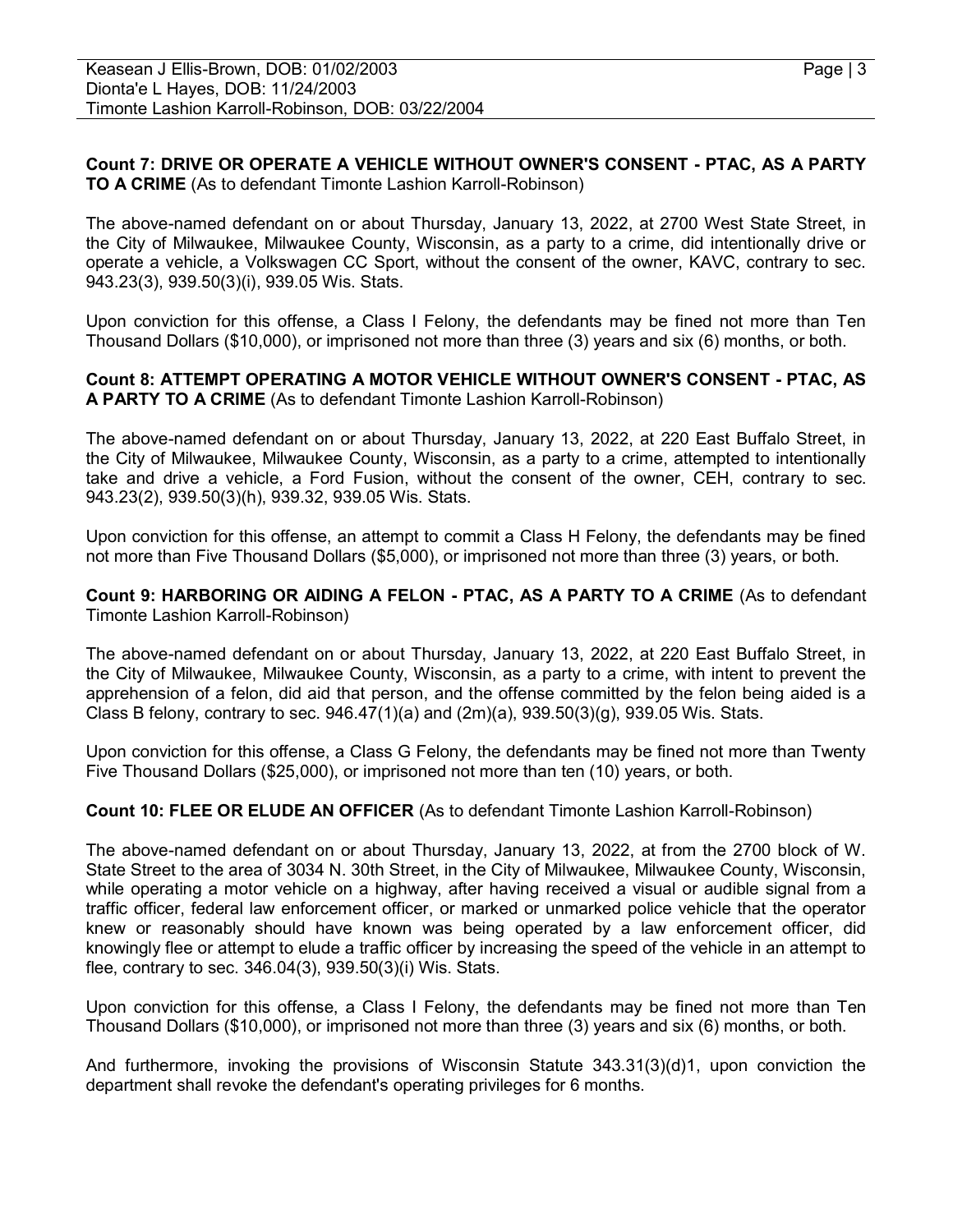And the defendant may also be subject to additional collateral consequences upon conviction, including revocation of operating privileges, assessment and treatment requirements, and future restrictions on operation of motor vehicles under Wisconsin Statute 343.31(1m).

Count 11: SECOND DEGREE RECKLESSLY ENDANGERING SAFETY (As to defendant Timonte Lashion Karroll-Robinson)

The above-named defendant on or about Thursday, January 13, 2022, at from the 2700 block of W. State Street to the area of 3034 N. 30th Street, in the City of Milwaukee, Milwaukee County, Wisconsin, did recklessly endanger the safety of others, contrary to sec. 941.30(2), 939.50(3)(g) Wis. Stats.

Upon conviction for this offense, a Class G Felony, the defendants may be fined not more than Twenty Five Thousand Dollars (\$25,000), or imprisoned not more than ten (10) years, or both.

Count 12: OBSTRUCTING AN OFFICER (As to defendant Timonte Lashion Karroll-Robinson)

The above-named defendant on or about Thursday, January 13, 2022, at 2974 North 29th Street, in the City of Milwaukee, Milwaukee County, Wisconsin, did knowingly obstruct an officer, while such officer was doing an act in an official capacity and with lawful authority, contrary to sec. 946.41(1), 939.51(3)(a) Wis. Stats.

Upon conviction for this offense, a Class A Misdemeanor, the defendants may be fined not more than Ten Thousand Dollars (\$10,000), or imprisoned not more than nine (9) months, or both.

#### Count 13: DRIVE OR OPERATE A VEHICLE WITHOUT OWNER'S CONSENT - PTAC, AS A PARTY TO A CRIME (As to defendant Dionta'e L Hayes)

The above-named defendant on or about Thursday, January 13, 2022, at 220 E. Buffalo Street, in the City of Milwaukee, Milwaukee County, Wisconsin, as a party to a crime, did intentionally drive or operate a vehicle, a Volkswagen CC Sport, without the consent of the owner, KAVC, contrary to sec. 943.23(3), 939.50(3)(i), 939.05 Wis. Stats.

Upon conviction for this offense, a Class I Felony, the defendants may be fined not more than Ten Thousand Dollars (\$10,000), or imprisoned not more than three (3) years and six (6) months, or both.

# Count 14: ATTEMPT OPERATING A MOTOR VEHICLE WITHOUT OWNER'S CONSENT - PTAC, AS A PARTY TO A CRIME (As to defendant Dionta'e L Hayes)

The above-named defendant on or about Thursday, January 13, 2022, at 220 East Buffalo Street, in the City of Milwaukee, Milwaukee County, Wisconsin, as a party to a crime, attempted to intentionally take and drive a vehicle, a Ford Fusion, without the consent of the owner, CEH, contrary to sec. 943.23(2), 939.50(3)(h), 939.32, 939.05 Wis. Stats.

Upon conviction for this offense, an attempt to commit a Class H Felony, the defendants may be fined not more than Five Thousand Dollars (\$5,000), or imprisoned not more than three (3) years, or both.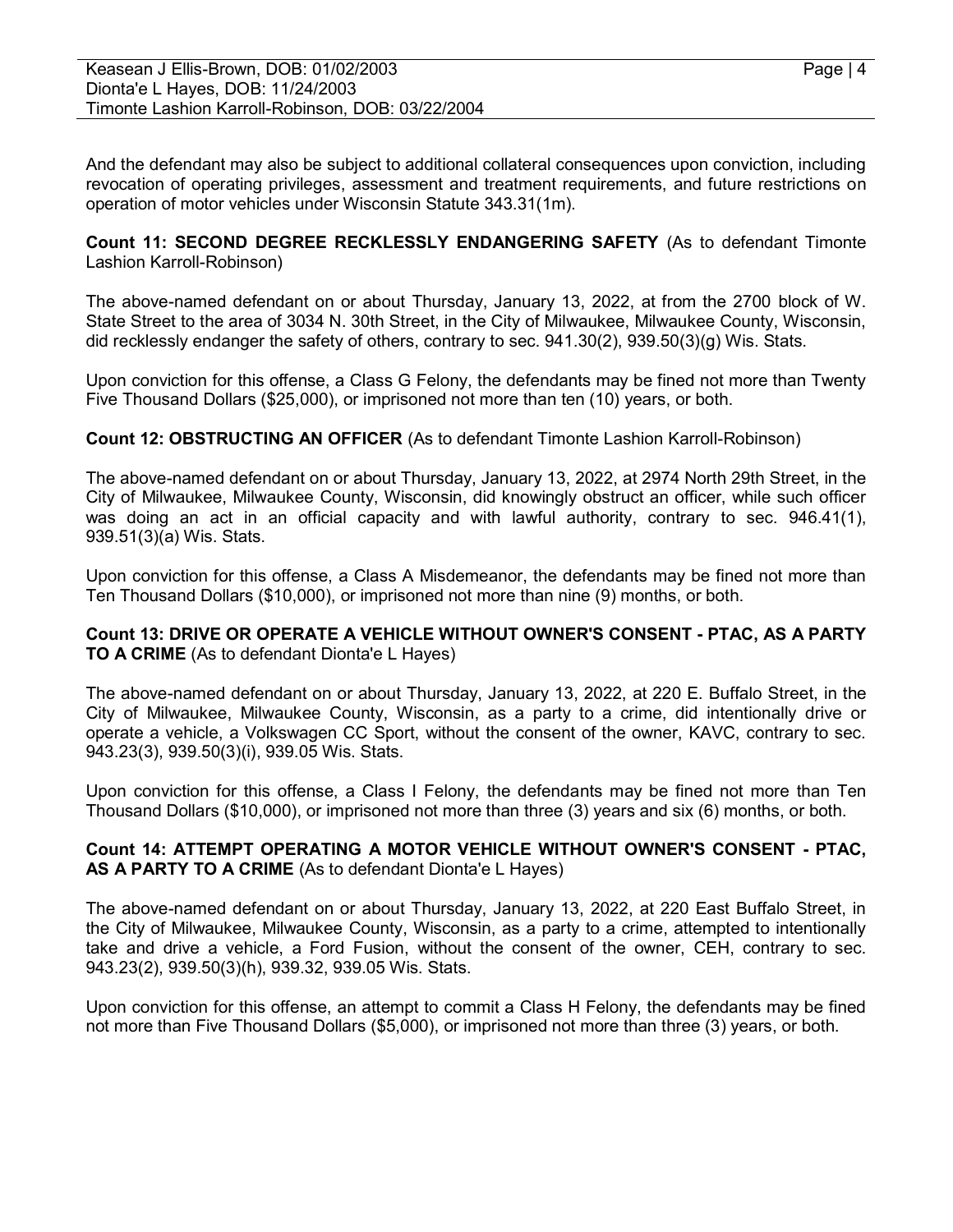# Count 15: HARBORING OR AIDING A FELON - PTAC, AS A PARTY TO A CRIME (As to defendant Dionta'e L Hayes)

The above-named defendant on or about Thursday, January 13, 2022, at 220 East Buffalo Street, in the City of Milwaukee, Milwaukee County, Wisconsin, as a party to a crime, with intent to prevent the apprehension of a felon, did aid that person, and the offense committed by the felon being aided is a Class B felony, contrary to sec.  $946.47(1)(a)$  and  $(2m)(a)$ ,  $939.50(3)(g)$ ,  $939.05$  Wis. Stats.

Upon conviction for this offense, a Class G Felony, the defendants may be fined not more than Twenty Five Thousand Dollars (\$25,000), or imprisoned not more than ten (10) years, or both.

# Count 16: BAIL JUMPING (FELONY) (As to defendant Dionta'e L Hayes)

The above-named defendant on or about Thursday, January 13, 2022, at 220 East Buffalo Street, in the City of Milwaukee, Milwaukee County, Wisconsin, having been charged with a felony and released from custody under Chapter 969 of the Wisconsin Statutes, did intentionally fail to comply with the terms of his bond, contrary to sec. 946.49(1)(b), 939.50(3)(h) Wis. Stats.

Upon conviction for this offense, a Class H Felony, the defendants may be fined not more than Ten Thousand Dollars (\$10,000), or imprisoned not more than six (6) years, or both.

# Count 17: OBSTRUCTING AN OFFICER (As to defendant Dionta'e L Hayes)

The above-named defendant on or about Thursday, January 13, 2022, at 2952 North 28th Street, in the City of Milwaukee, Milwaukee County, Wisconsin, did knowingly obstruct an officer, while such officer was doing an act in an official capacity and with lawful authority, contrary to sec. 946.41(1), 939.51(3)(a) Wis. Stats.

Upon conviction for this offense, a Class A Misdemeanor, the defendants may be fined not more than Ten Thousand Dollars (\$10,000), or imprisoned not more than nine (9) months, or both.

# Count 18: BAIL JUMPING (FELONY) (As to defendant Dionta'e L Hayes)

The above-named defendant on or about Thursday, January 13, 2022, at 2952 North 28th Street, in the City of Milwaukee, Milwaukee County, Wisconsin, having been charged with a felony and released from custody under Chapter 969 of the Wisconsin Statutes, did intentionally fail to comply with the terms of his bond, contrary to sec. 946.49(1)(b), 939.50(3)(h) Wis. Stats.

Upon conviction for this offense, a Class H Felony, the defendants may be fined not more than Ten Thousand Dollars (\$10,000), or imprisoned not more than six (6) years, or both.

# Probable Cause:

Complainant, Scott Schmitz, is a City of Milwaukee Police Detective and bases this complaint upon his own personal knowledge of the investigation as well as on reports drafted by fellow members of the Milwaukee Police Department, which Detective Schmitz knows to be reliable.

On January 13, 2022, an off duty Milwaukee Police Detective, identified as AW, was shot multiple times inside the Shake Shack restaurant located at 220 E. Buffalo Street, City and County of Milwaukee.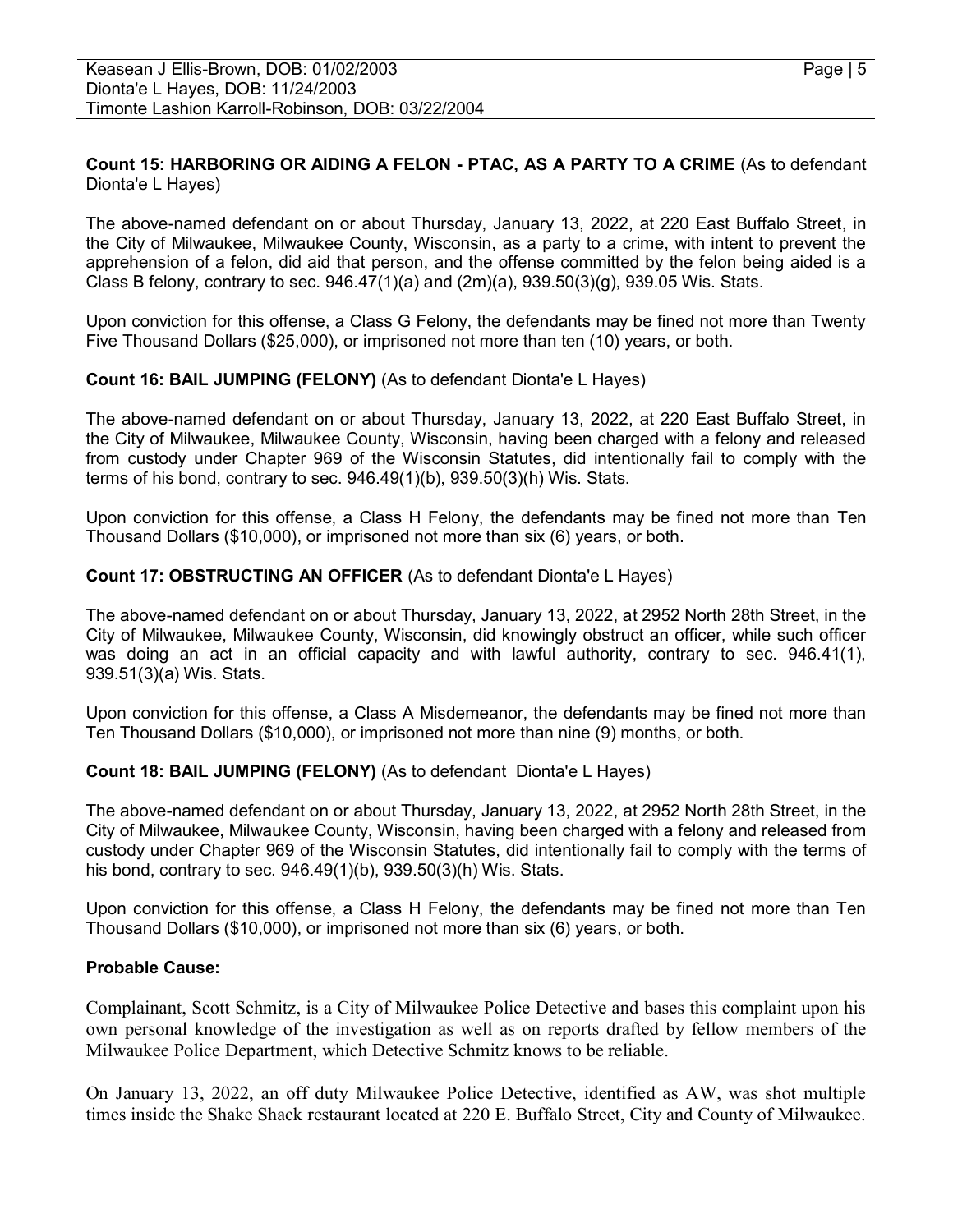AW was taken to Froedert Hospital where he underwent emergency surgery. The surgeon stated that one of the bullets narrowly missed AW's heart. At the time he was shot, AW had put himself on duty in order to assist with an ultimately intervene in an attempted car theft, as described in this complaint.

Law enforcement interviewed numerous witnesses who described the events leading up to the shooting, as well as the shooting itself, including CEH. CEH stated that she works as a Door Dash driver. CEH stated that she had a food order to pick up at Shake Shack located at 220 E. Buffalo Street. CEH stated that she parallel parked her Ford Fusion on the south side of the restaurant. CEH stated that she had her three children with her and that before she got out of the car, her children asked to use the restroom. CEH turned off her car and exited, walking into the Shake Shack to ask if her children could use the restroom. As she was asking, the staff told her that someone was taking something out of her car. CEH looked and saw a Black male running from her car and getting into a silver car stopped at the intersection. CEH said that this person got into the front passenger seat and then the car turned north on Water Street. CEH stated that while outside, a Shake Shack employee told her that a phone was on the ground. CEH went outside and checked on her children and also saw an iPhone with a black case on the ground by the front driver's side bumper of her car. CEH stated that she picked up the phone and that her daughter told her that the suspect got into the front driver's seat, looked back, and said "oh fuck," when he noticed the children.

CEH stated that she went back into Shake Shack and asked an employee if she should call the police. CEH noticed that the phone she picked up was ringing repeatedly, the display showing numbers starting with 414-319. She could not recall the rest of the numbers. CEH noticed that there was a male, later determined to be AW, looking out the window after hearing what happened. CEH put the phone in her left coat pocket. She then noticed a Black male walk into Shake Shack. She described him as 6'00 to 6'01 with a thin build, medium complexion and wearing a black hooded sweatshirt with print across the front. CEH stated that he appeared to be listening for something. CEH stated that this individual turned to her and demanded his cell phone. The suspect grabbed her and pushed her against the wall. He reached into her front left pocket and removed the phone. CEH described that he had her in a bear hug and tried lifting her up to slam her to the ground. CEH stated that the White male, later determined to be AW, said something about the Police and grabbed the suspect off of her. CEH stated that AW was saying, "stop, Police!" CEH stated that the officer was attempting to wrestle the suspect to the ground and got him to the ground. CEH stated that the officer had him on the ground and was on top of the suspect. CEH stated that she saw the suspect reaching for his waistband and that the store employees were yelling for her to get behind the counter. CEH started running and heard 2 gunshots and then a brief pause, then three additional shots. CEH ran into the backroom.

CEH then left the backroom to check on her kids and observed the officer shot on the ground. CEH stated that he kept repeating the license plate and mentioned that it was an out of state plate. CEH stated that the officer told the first responding officer the plate number and that he fired through the glass. CEH stated that he was allowed to see her kids and that her daughter mentioned that the suspect lost a sandal while running. CEH also showed officers her car parked on the north side of E. Buffalo Street.

Law enforcement interviewed LNA who stated that she is a nurse and was present at the address of 220 E. Buffalo Street to pick up food. LNA stated that she was crossing the street, walking towards the Shake Shack when she could see two individuals in what appeared to be an argument inside the restaurant. LNA stated that two men were arguing - one was AW and the other was described as a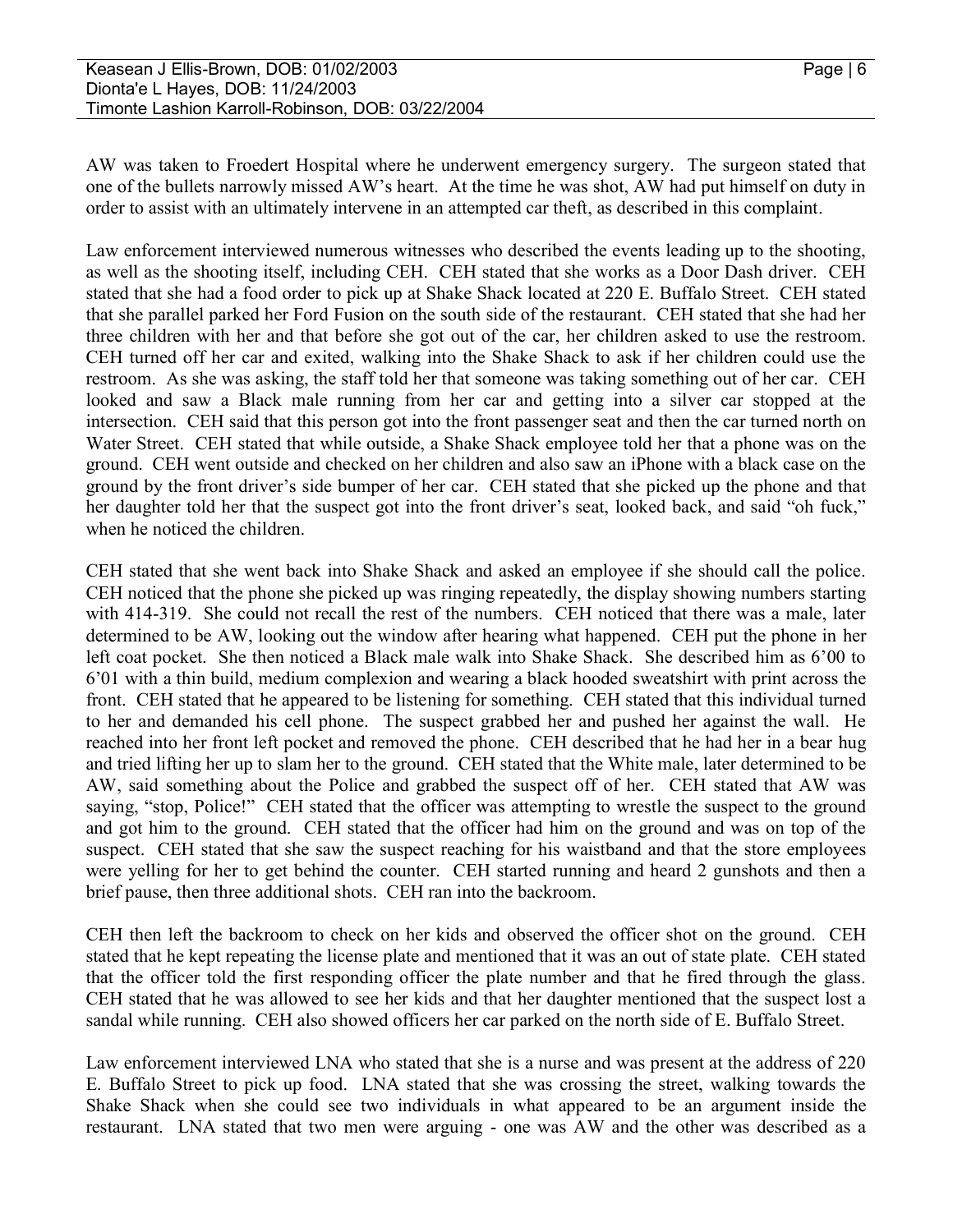Black male wearing a black hooded sweatshirt with writing on the front, dark colored sweatpants and tan flip flops. LNA stated that as she approached the restaurant she observed who is later determined to be AW holding the Black male around the upper portion of his body. LNA stated that she saw the Black male holding a semi-automatic pistol in his right hand. LNA stated that she heard one or more gunshots. LNA stated that she ducked down, observed the suspect run past her and then heard more gunshots come from inside the restaurant. LNA stated that the suspect continued to run away eastbound and then fired his gun in the air 3-4 times after the gunshot came from inside the Shake Shack. LNA stated she waited a few seconds before approaching the restaurant. LNA stated that as she did, she observed a silver or light colored blue four door sedan drive quickly out of the parking lot at 224 E. Buffalo and proceed eastbound in the same direction as the suspect was running.

LNA stated that she entered the restaurant and observed AW laying inside with a handgun in his right hand. LNA stated that she approached and rendered aid. LNA stated that the officer explained that the suspect shot him and that he saw the license plate and asked her to copy it down. LNA stated that she observed gunshot wounds to the officer's lower back and to the middle portion of his abdomen. LNA copied the plate number in her phone and instructed the staff at the Shake Shack to call 911.

Law enforcement interviewed GSL, who stated that she works at the business located at 207 E. Buffalo Street and that her desk is next to windows that face E. Buffalo Street. GSL stated that she heard one gunshot that caused her to look up and then three more shots. GSL observed a suspect running east and described that person as a Black male, skinny, wearing a black ski mask, a black sweatshirt with hood down, a red undershirt and armed with a black Glock type handgun. She stated that when the suspect was running he had his right hand behind him and he wasn't looking while he was shooting. GSL stated that the suspect didn't turn around and look at where he was shooting until he stopped shooting.

MPD PO William Hanney was the first responding officer. PO Hanney stated that at approximately 2:12pm, he was driving north near the 400 block of N. Water Street when he heard the dispatch of an officer shot at the Shake Shack at 220 E. Buffalo Street. When he arrived at the Shake Shack, he observed the lower portion of glass on the southern wall broken by apparent gunfire. PO Hanney entered the restaurant and observed AW lying on the floor to the east of the main entrance. AW identified himself to PO Hanney as a Milwaukee Police Detective. PO Hanney observed that AW was holding a black semi-automatic handgun and that he had a Detective badge near his waist. PO Hanney observed two civilians kneeling near AW, putting pressure on his abdomen. PO Hanney also noticed a female yelling about her children in a car. PO Hanney stated that AW described the suspect that shot him as a Black male and that AW showed PO Hanney a license plate number he had typed into his cellphone. PO Hanney observed the plate number was Idaho B358U. PO Hanney broadcast the plate number. PO Hanney also observed 3 fired casings near AW as well as a fired bullet on the floor.

MPD PO Charles Seelow rode in the ambulance with AW to the hospital. PO Seelow observed that there were 2 bullet jacket fragments on AW's lap. PO Seelow also observed that AW had a gunshot wound to his abdomen between his chest and belly button. PO Seelow observed slight bleeding and that there was a burn mark, as if AW had been shot at very close range. The burn mark was on AW's t-shirt. PO Seelow stated that when AW was admitted, medical staff indicated that they saw a total of four gunshot wounds – two to his abdomen, one to his groin and one to his back. PO Seelow stated that AW was able to tell him that during the incident, he saw a car pull up and got the license plate. AW stated that a suspect came up to a lady and was demanding that she give him his phone back.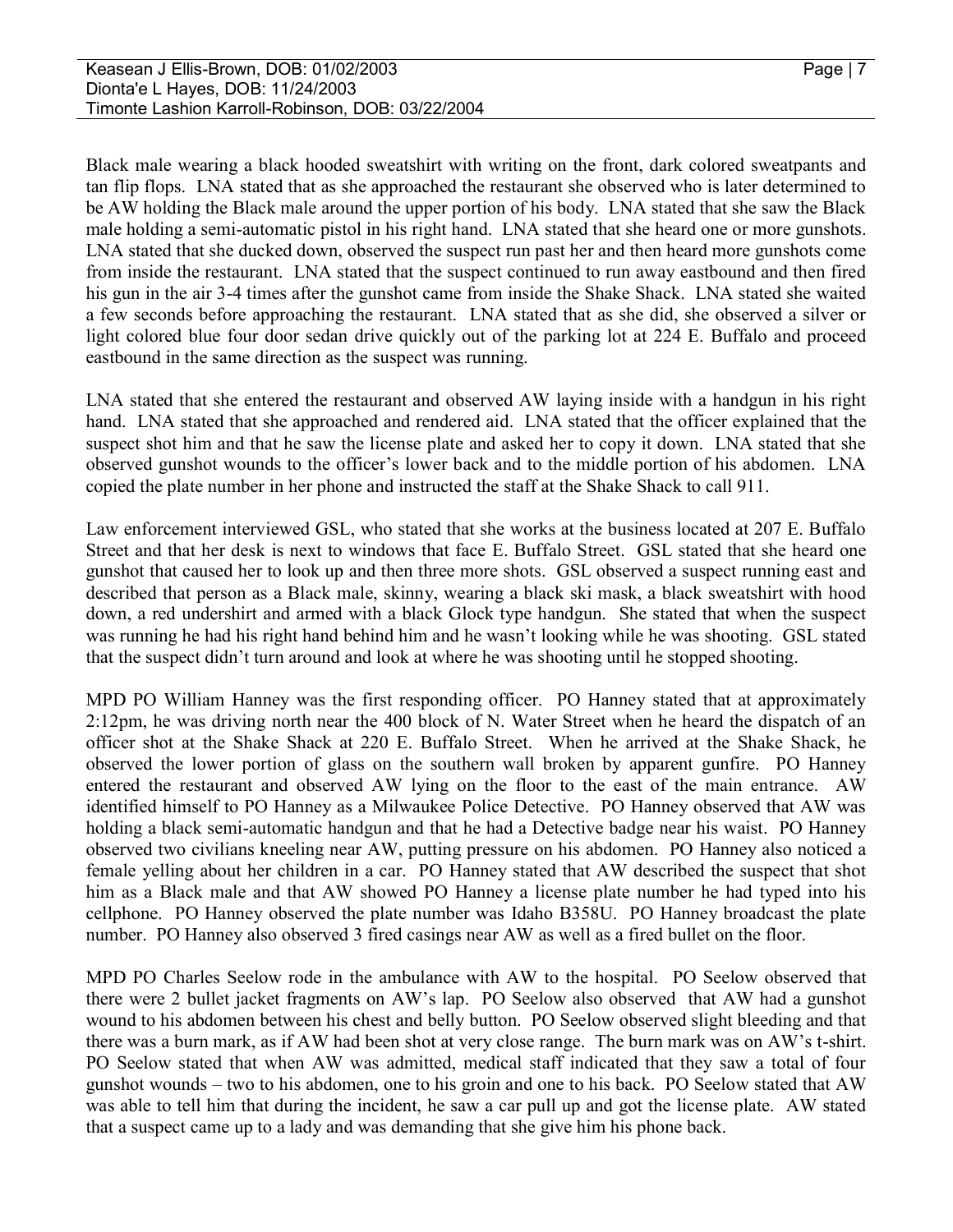PO William Hanney broadcast the suspect vehicle description as follows: a gray car with Idaho plate of KB358U. Through investigation, the vehicle was determined to be a 2009, light blue Volkswagen CC Sport with Idaho registration plate KB358U and VIN# - WVWHL73C19E523055. This vehicle was stolen on January 10, 2022, from the address of 62W13520 Sunburst Drive, Menomonee Falls, Wisconsin. The owner of the Volkswagen, identified as KAVC, told the Menomonee Falls Police Department that she was outside at approximately 7:23 am on January 10, 2022, at the above location and observed her blue 2009 Volkswagen Passat 4 door vehicle identification #WVWHL73C19E513055 parked outside. It was running with the keys inside it. KAVC stated she went back inside and when she walked back outside at 7:30 am, her vehicle was missing. KAVC stated she did not consent to anyone to take or drive.

This description was vehicle was broadcasted citywide. The Volkswagen was first observed by PO Thomas Kotnik in the area of W. Lisbon Avenue and N. Sherman Boulevard. PO Kotnik was off duty and in his personal vehicle at the time, having just left work around 2:30 pm. He was listening to broadcasts about the incident and began looking for the Volkswagen. PO Kotnik had been driving around for about 15-20 minutes when he saw the Volkswagen driving west on Lisbon Avenue and turn right on N. Sherman Boulevard. PO Kotnik broadcast his observations and a description of the driver as a Black male, approximately 18 years old with a 3 inch afro style haircut. PO Kotnik later identified Timonte Karroll-Robinson as the drive of the Volkswagen at the time he saw it.

At approximately 2:56pm, MPD Lieutenant James Hutchinson, while operating in an undercover capacity and vehicle, observed the Volkswagen and broadcasted that the Volkswagen was at a stoplight at N. 20<sup>th</sup> Street and W. State Street. MPD POs Ryan Miller and Joshua Heder, while operating a fully marked Milwaukee Police Department squad car, observed the Volkswagen traveling eastbound on W. State Street. In the area of W. State Street and N. 17<sup>th</sup> Street, City of Milwaukee, POs Miller and Heder activated their squad's emergency lights and siren to attempt a traffic stop. The Volkswagen increased speed to flee were able to get behind the vehicle and activate both their emergency lights and siren in an attempt to stop the Volkswagen. The Volkswagen increased speed in an attempt to flee police. The Volkswagen turned eastbound on W. Highland Boulevard at a high speeds. The Volkswagen made an illegal right turn in front of a motorist in lane two traveling northbound on N. 17th Street as well as a Milwaukee County Transit Bus that was stopped at a bus stop.

On W. Highland Boulevard, MPD POs Allen Tenhaken and Thomas Ozelie took over as primary in pursuit as the Volkswagen travel at speeds of approximately 90 miles per hour. The Volkswagen travelled north on N. 10<sup>th</sup> Street, disregarding the red light at that intersection. The Volkswagen then disregarded the posted stop sign at W. Juneau Avenue and continued northbound to W. Winnebago Street also disregarding the stop sign at that intersection. The Volkswagen disregarded the red lights at the intersections of W. Winnebago and N.  $12<sup>th</sup>$  Street and N.  $13<sup>th</sup>$  Street. The vehicle continued westbound on W. Vliet Street to N. 30<sup>th</sup> Street. MPD PO Nicholas Carstedt took primary in the pursuit as the Volkswagen reached speeds in excess of 100mph on W. Vliet Street. The Volkswagen disregarded the red light at N.  $20<sup>th</sup>$  Street and W. Vliet Street; the stop signs at N.  $30<sup>th</sup>$  Street and W. Cherry and W. Lisbon Streets; the stop signs at N. 30<sup>th</sup> Street and W. Brown, W. North, W. Center, W. Fond du Lac and W. Locust Streets. PO Carstedt lost visual of the Volkswagen in the area of N. 30<sup>th</sup> Street and W. Burleigh Street. Approximately 2 minutes later, Milwaukee County District Attorney's Office Investigator Steve Strasser broadcasted that two suspects were running in the 2800 block of W. Chambers Street.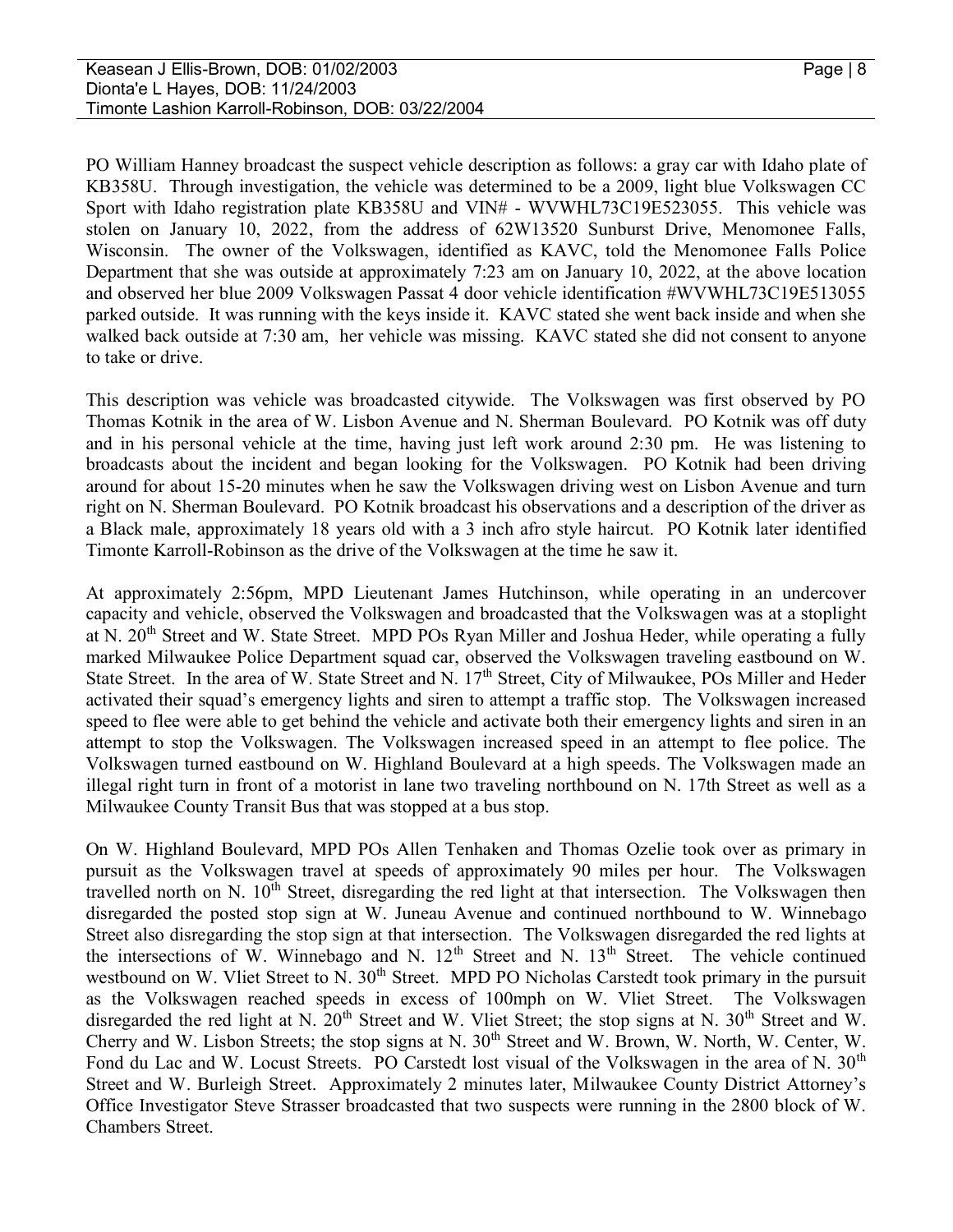MPD Sergeants Christopher Elser and Nikhom Lee located those two suspects, Diontae Hayes and Timonte Karroll-Robinson, at N. 29<sup>th</sup> Street and W. Chambers Street. The sergeants ordered Hayes and Karroll-Robinson at gun point to surrender. Both subjects fled on foot. Diontae L. Hayes was arrested at the address of 2952 N. 28<sup>th</sup> Street. Hayes was in possession of approximately 14.15 grams of suspected marijuana. Hayes was wearing a black Adidas sweatshirt with white stripes and black Adidas sweatpants, with a pair of green and orange Boost shoes. Hayes was arrested after running from Sergeant Lee as the sergeant was yelling for Hayes to "stop, Police!" Karroll-Robinson was arrested at the address of 2974 N. 29<sup>th</sup> Street. Karroll-Robinson had a box of 9mm ammunition, that was missing a few live rounds, in his left jacket pocket. Karroll-Robinson had on a black hooded sweatshirt, black Adidas pants and a pair of white and grey Air Jordan shoes.

Officers located the Volkswagen unoccupied and running in front of the address of 3034 N. 30<sup>th</sup> Street, in the alley. The Volkswagen was searched and officers located a brass FC Luger brand 9mm spent casing between the driver's seat and driver's door; a FC Luger brand 9mm casing on the driver's floorboard; a FC 9mm Luger brand spent casing near the center console cup holder and a brass WIN brand 9mm unfired cartridge on the front passenger seat. A digital scale, burnt cigarillo butts and quantities of marijuana were also located in the vehicle, along with an arm sling (Karroll-Robinson had a cast on his arm when he was arrested).

A search of the area around the Shake Shack revealed a beige color Adidas "Yeezy" brand size 10 right shoe (a sandal), along with several CGI and FC brand Luger 9mm casings. There were three bullet strikes observed to the south side of the building next to the sidewalk – two to the metal outcropping between the Shake Shack and the business to the east and one to the lower window of the Shake Shack. These items were located on the sidewalk just south of the Shake Shack, in front of the next business to the east. Law enforcement also located a deformed bullet in the alley that runs south from Buffalo Street. Further, another bullet strike was observed in the business across the street and one on a sign attached to a traffic signal pole at the intersection of E. Buffalo Street and N. Water Street.

A bullet fragment was located, 249 N. Water Street, at the business across the street from the Shake Shack. At the time of the shooting, there were numerous people in that business. Witnesses that that location reported that they heard a noise, like something hitting the window. Officers noted that the first front window of the business was partially shattered. The bullet fragment was found between the double pane glass windows.

Inside of the Shake Shack, law enforcement recovered casings, bullets and bullet fragments. There was also a beige colored "Yeezy" shoe, matching the one found outside. Of the casings recovered, one was determined to be the same brand that is issued to members of the Milwaukee Police Department. Four additional CGI and FC brand 9mm casings were located inside the restaurant. AW's department issued firearm, handcuffs and a plastic ID holder were located inside the restaurant.

Video surveillance was obtained and reviewed. Surveillance footage from the business as 250 N. Water Street depicts the front of the Shake Shack on N. Water as well as the intersection with E. Buffalo. The footage shows the following:<br>- At 14:05:56 a blue Ford Fusion pulls next to a parked vehicle on E. Buffalo and parallel parks.

A female, later identified as CEH, exits and walks into the Shake Shack;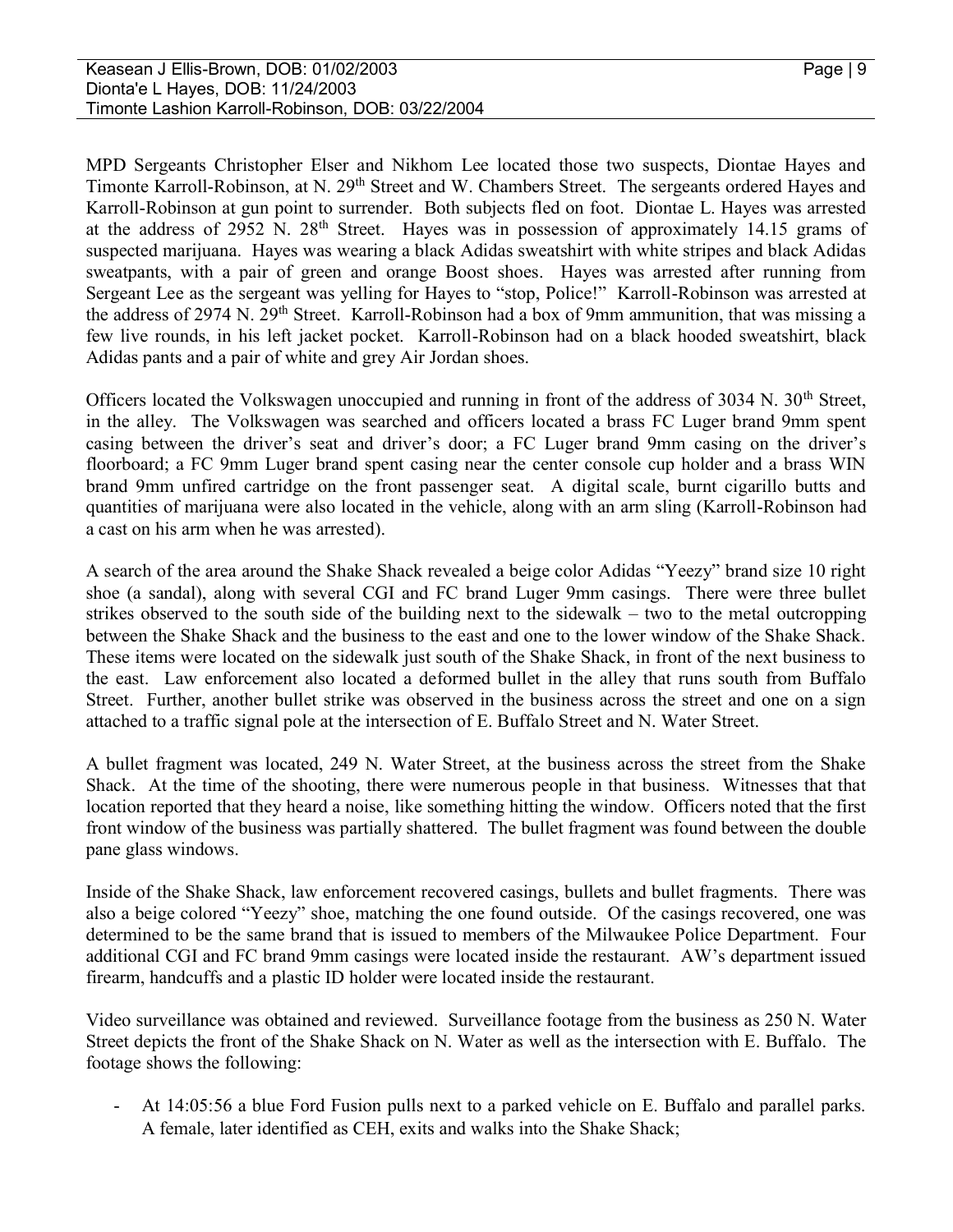- At 14:06:53, a silver vehicle pulls alongside the vehicle parked in front of the Ford Fusion. The driver of the silver vehicle can be seen wearing a black colored top with white stripes down the sleeves. At 14:07:02, this vehicle speeds off westbound on E. Buffalo Street, turning northbound on N. Water Street;<br>- At 14:07:28, CEH exits the Shake Shack, followed by who is later identified as AW. They walk
- around the Ford Fusion and then go back inside;<br>- At 14:08:22 the same silver vehicle is seen driving eastbound on E. Buffalo from N. Water
- 
- Street;<br>
 At 14:09:42, a subject dressed all in black enters the Shake Shack. At 14:10:00 the same silver vehicle is seen travelling westbound on E. Buffalo Street. It stops prior to the intersection where
- it remains stationary for a few seconds;<br>- At 14:10:25, AW exits the Shake Shack and appears to be looking at the silver vehicle's license
- plate;<br>- At 14:11:20, AW can be seen moving quickly from left to right through the restaurant window and a struggle can be seen;<br>- At 14:11:38, multiple people can be seen exiting the Shake Shack and running;<br>- At 14:11:45, a muffled gunshot can be heard as a subject dressed all in black runs from the store
- 
- and eastbound along the sidewalk. Four additional gunshots can be heard as he's running.

Surveillance video from inside the Shake Shack was obtained. The footage, described as Dining #1, depicts the following:<br>- At 14:10:03, CEH is seen standing in line alongside the cashier. The suspect, Keasean Ellis-

- Brown, is seen standing in line several feet away from CEH. Ellis-Brown is wearing a black face mask, black hooded sweatshirt, maroon underwear, black pants, and cream colored
- 
- 
- 
- slippers;<br>
At 14:11:15, Ellis-Brown approaches CEH who is still standing by the window;<br>
At 14:11:20, Ellis-Brown lunges toward CEH. AW enters the screen;<br>
At 14:11:22, AW tackles Ellis-Brown and directs him onto the groun
- AW;<br>At 14:11:35, Ellis- Brown's slipper comes off of his left foot;
- At 14:11:39, a black handgun can be seen in Ellis-Brown's hand as he is on the ground struggling with AW;<br>At 14:11:42, AW removes his pistol from his holster and tracks Ellis-Brown;<br>At 14:11:47, Ellis-Brown can be observed running from the Shake Shack, on the sidewalk with
- 
- 
- his gun in his right hand and a phone in his left hand;<br>- At 14:11:46, Ellis-Brown, who is now wearing only one slipper, appears to direct his gun toward
- N. Water Street and the gun appears to discharge;<br>At 14:11:47, AW repositions himself as he is laying on the ground and tracks Ellis-Brown with his gun, who is running past him outside on E. Buffalo Street;<br>- At 14:12:17, AW receives medical attention for injuries suffered from the gunshot wounds.
- 

On January 13, 2022, Hayes provided a Mirandized statement to Detectives Brian Maciejewski and Michael Flannery. Hayes stated the following: he was the front passenger of a Volkswagen and that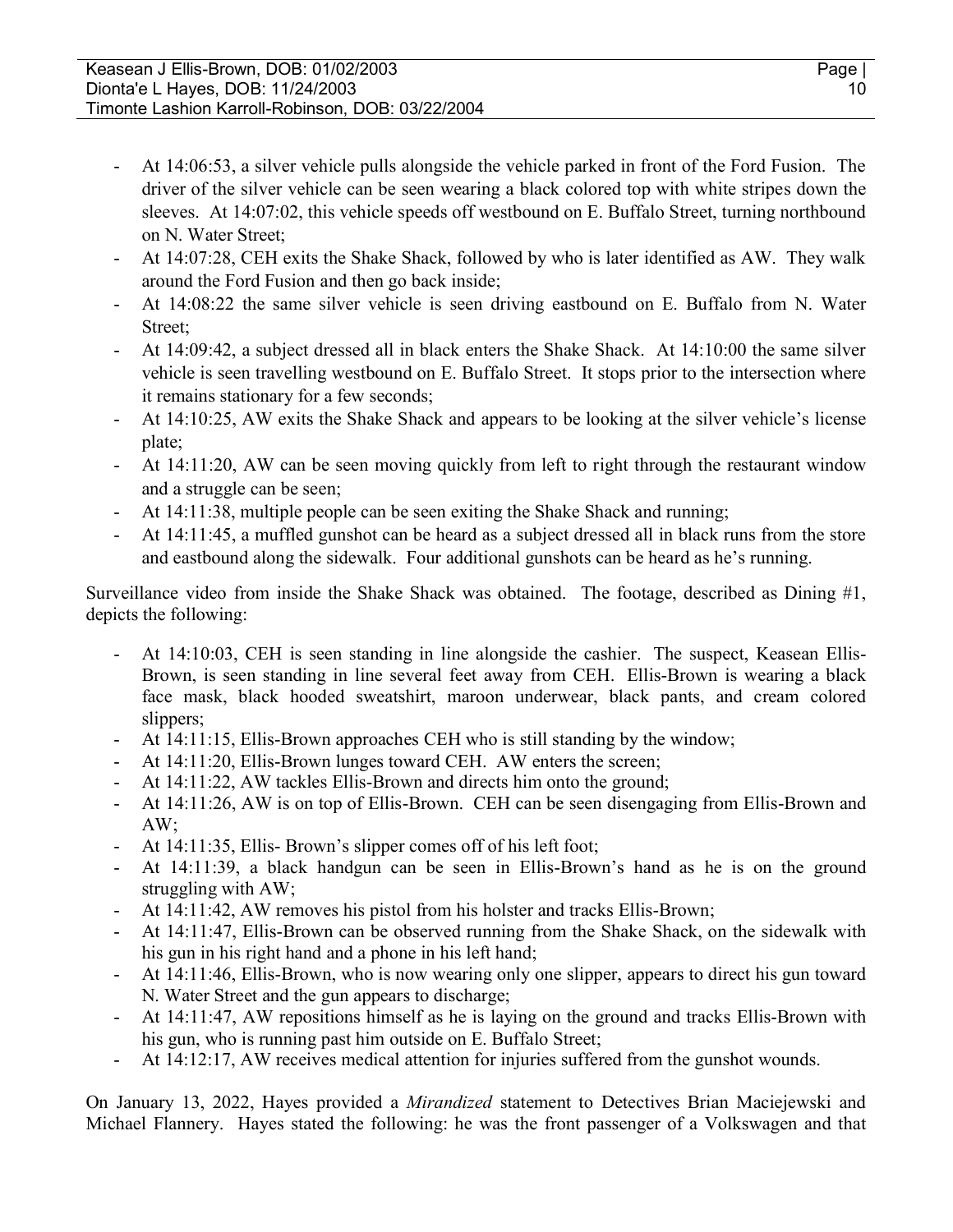"Timonte" had picked him up near 72<sup>nd</sup> and Carmen just after lunchtime. Hayes identified "Timonte" as Karroll-Robinson. Hayes denied knowing that the Volkswagen was stolen. Hayes said that after Karroll-Robinson picked him up, they went over to the area of Fond Du Lac and Capitol, where they picked up "Key," who go into the backseat. At this point, Karroll-Robinson is driving, Hayes is in the front seat and "Key" is in the back. Hayes stated that they ended up near downtown at the request of "Key." Hayes identified "Key" through a photo identification procedure as Keasean Ellis-Brown. Hayes described Ellis-Brown as Black male with a medium complexion, 18 years of age, "afro style haircut," and skinny, wearing a black hooded sweatshirt, black Adidas pants and some brown "slides" (sandals) with a black full face mask and a black handgun.

Hayes stated that once they went to the area of Shake Shack on E. Buffalo at Ellis-Brown's request. Further, that Ellis-Brown asked Karroll-Robinson to stop the car near a blue Ford Fusion and that Ellis-Brown got out. Hayes stated that this car was parked on Buffalo Street and that Ellis-Brown jumped in the driver's seat but then realized that there were kids in the car. Hayes stated that Ellis-Brown dropped his phone in the Ford Fusion. Hayes stated that when Ellis-Brown realized that he lost his phone, he told Karroll-Robinson to call is in an attempt to locate it. Hayes stated that Ellis-Brown told Karroll-Robinson to drive back around so he could get his phone. Hayes stated that Ellis-Brown walked into the Shake Shack and that Hayes could see a white female in the restaurant. Hayes stated that Karroll-Robinson drove around the block because Ellis-Brown was taking too long. Hayes stated that Karroll-Robinson drove the car around and as they were on N. Broadway turning onto Buffalo, he heard about 8 gunshots. Hayes stated that they saw Ellis-Brown running east on Buffalo Street towards the Volkswagen. Hayes stated that Ellis-Brown got in the car and Karroll-Robinson drove off.

Hayes stated that while in the car, Ellis-Brown told them that he "tussled" with an undercover cop while in Shake Shack trying to get his phone back from the white female. Hayes stated that Ellis-Brown never said anything about shooting the cop. Hayes stated that Ellis-Brown did not have his sandals anymore. Hayes stated that they drove Ellis-Brown back to his house near Fond Du Lac and Capitol Drive (later identified as 4819 W. Capitol Drive). Karroll-Robinson then drove Hayes back to his residence in the area of  $26<sup>th</sup>$  and Locust but that he was arrested by the police near  $29<sup>th</sup>$  and Chambers. Hayes stated that he ran but Karroll-Robinson did not because he had recently been shot. Hayes stated that Ellis-Brown is really Karroll-Robinson's friend.

Karroll-Robinson provided a *Mirandized* interview to Detectives Joshua Nemeth and Ryan Bergemman on January 14, 2022. Karroll-Robinson stated that he was picked up at his residence by "Ray" in the Volkswagen and that "Ray" was the driver. Karroll-Robinson stated that they drove over and picked up "Lil A," who Karroll-Robinson identified as Diontae Hayes in a photo procedure. Karroll-Robinson also stated that "Sean" was in the car and identified "Sean" as Keasean Ellis-Brown through a photo identification procedure. Karroll-Robinson stated that "Ray" was the driver, Hayes was the front seat passenger and that he was in the back seat with Ellis-Brown. Karroll-Robinson admitted to being downtown and admitted puling over to the side of the street. That Ellis-Brown exited the back seat and approached a vehicle, coming back a short time later. Karroll-Robinson stated that they drove away and that Ellis-Brown informed them that he left his phone behind so they drove back. Karroll-Robinson denied knowing that Ellis-Brown entered the Shake Shack. Karroll-Robinson stated that he heard a single gunshot and that several minutes later Ellis-Brown returns to the Volkswagen and says that he was shot at. Karroll-Robinson denied knowing that Ellis-Brown had a gun. Karroll-Robinson stated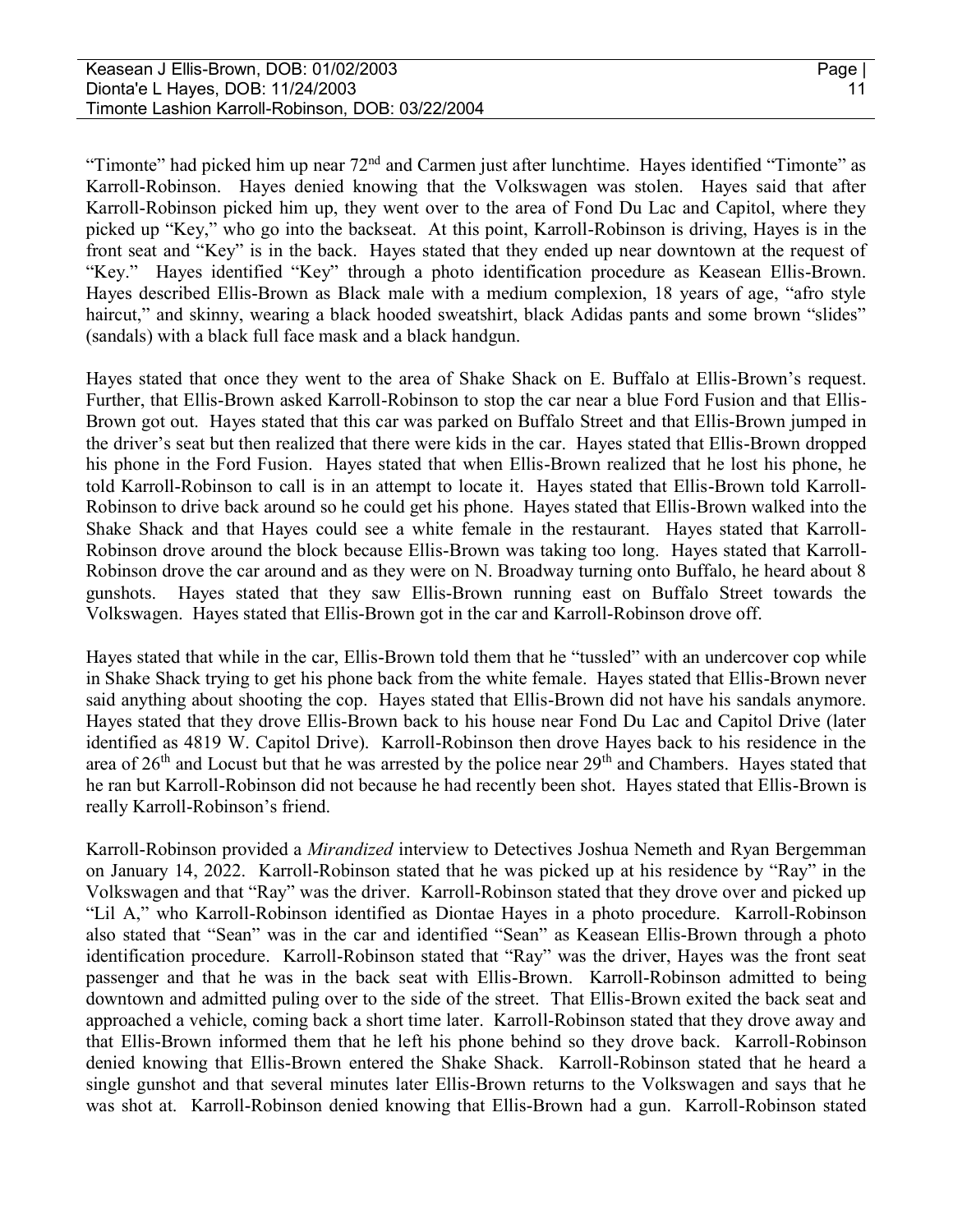they dropped Ellis-Brown off at his residence and confirmed it was 4819 W. Capitol Drive. Karroll-Robinson stated they drove away and then were arrested near 29<sup>th</sup> and Chambers.

A search warrant was executed at the address of 4819 W. Capitol Drive. The residence had video surveillance inside. Law enforcement reviewed the video from inside the residence. At 2:42pm, Keasean Ellis-Brown can be seen entering the back door of the residence. He is wearing a black sweatshirt with writing on it, black pants and black socks. He is not wearing shoes. When compared to the video from the Shake Shack, this is the same sweatshirt that the shooter from the Shake Shack is wearing. At 3:56pm, Ellis-Brown can be seen leaving the residence with another individual, both of them carrying bags containing items and shoes. Ellis-Brown is now wearing different clothing, but he still has on the red underwear he can be seen wearing in the Shake Shack video of the shooting.

It is common in Milwaukee for groups of individuals, such as described in this complaint, to work in concert with each other to steal vehicles. These vehicles are stolen for the purpose of joyriding; in order to sell to other individuals involved in crime, such as drug dealers and armed robbers; or are used to commit additional crimes, such as stealing other vehicles and/or committing burglaries.

These groups of auto thieves use common techniques to effectuate their crimes and these offenses often involve planning and surveillance. It is common for actors committing auto thefts to use an already stolen vehicle as transportation to a target area, where the group will search for other vehicles to steal. These areas tend to be near main thoroughfares and are commonly at businesses where vehicle owners/drivers leave their vehicles unattended with the keys. Once a vehicle has been targeted to steal, the passenger(s) in the already stolen vehicle will quickly exit the vehicle they arrived in and get in the unattended vehicle to drive it away. In these circumstances, it is common that those in the already stolen vehicle along with those stealing the secondary vehicle are all aware that they are engaged in vehicle thefts. The members of the group who remain in the original stolen vehicle act as lookouts and/or are implicit in the planning and execution of stealing the secondary vehicle.

This complaint is further based upon a review of the Wisconsin Circuit Court Access Program (CCAP) which reflects that Dionta'e Hayes was charged in Milwaukee County Case Number 2021CF4403 with the felony offense of Resisting an Officer causing Substantial Bodily Harm/Soft Tissue Injury in violation of Wisconsin Statutes section 946.41(2r) on October 21, 2021. Hayes was also charged with the misdemeanor offense of Operating Motor Vehicle without Owner's Consent in violation of Wisconsin Statutes section 943.23(4m). On October 22, 2021, Hayes made his initial appearance in front of a Court Commissioner, who determined the conditions and terms of Hayes' release, ordering that Hayes be subjected to terms and conditions of bond pursuant to Wisconsin Statutes Chapter 969, including that Hayes not commit any further crimes. As of today's date, Hayes is still subject to those terms and conditions of bond.

CCAP further reflects that Keasean J. Brown (DOB: 1/2/03) (Ellis-Brown listed as an alias) was charged in Milwaukee County Case Number 2021CF4484 with the felony offenses of Fleeing/Eluding an Officer and 2nd Degree Recklessly Endangering Safety in violation of Wisconsin Statutes sections 346.04(3) and 941.30(2) on October 28, 2021. Ellis-Brown was also charged with the misdemeanor offense of Resisting or Obstructing an Officer in violation of Wisconsin Statutes section 946.41(1). On October 28, 2021, Ellis-Brown made his initial appearance in front of a Court Commissioner, who determined the conditions and terms of Ellis-Brown's release, ordering that Ellis-Brown be subjected to terms and conditions of bond pursuant to Wisconsin Statutes Chapter 969, including that Ellis-Brown not commit